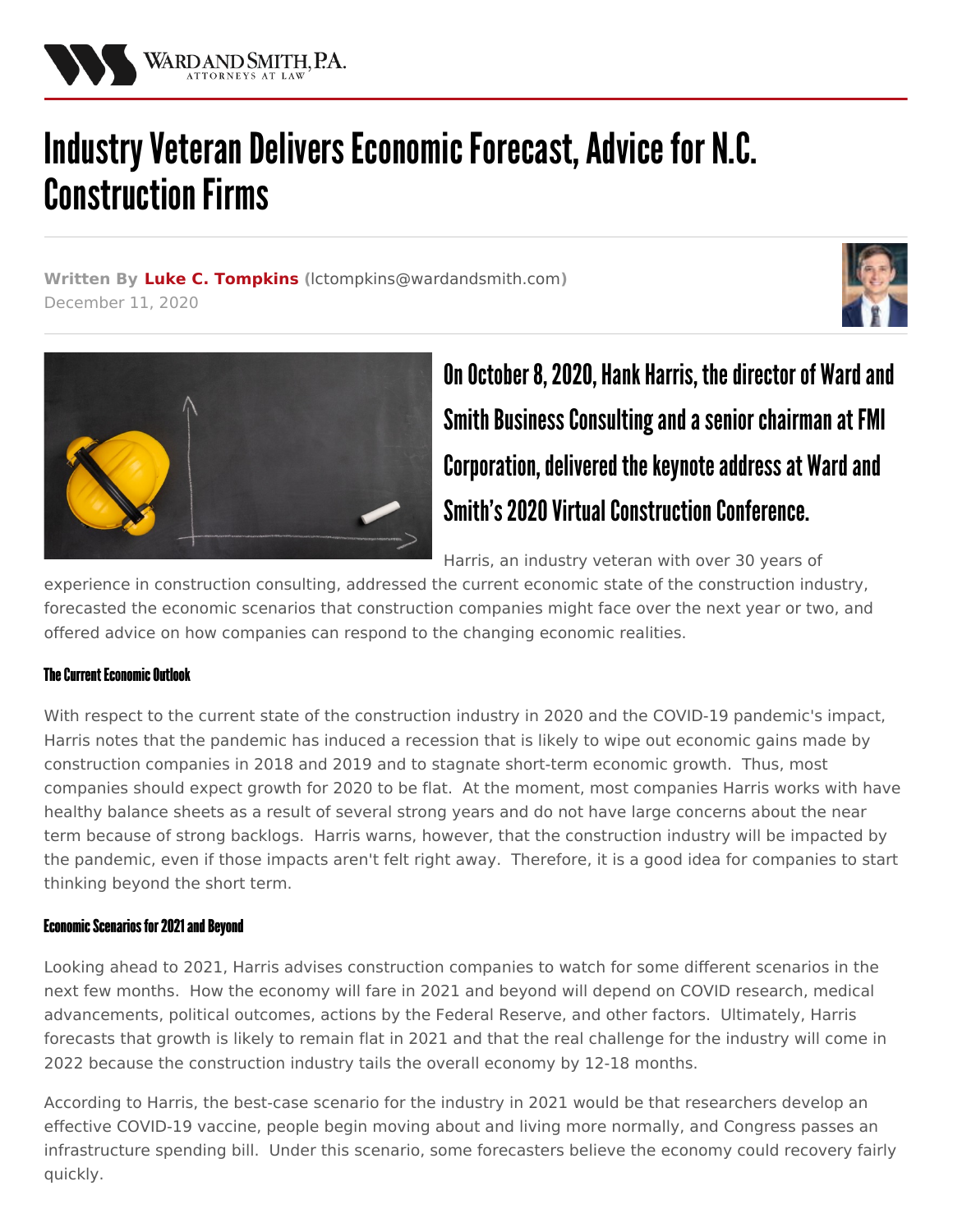However, many economists are considering the possibility of a K-shaped recovery. In a K-shaped recovery, the economy splits into two broad sectors; one recovers quickly, while the other continues to struggle. In this scenario, workers with more education and industries that are more resilient recover more quickly, but workers and companies in more vulnerable sectors, such as restaurants and hotels, continue to suffer.

Looking ahead, Harris does not expect that the Federal Reserve will be able to do much to stimulate the economy because it has already kept interest rates low and its ability to stimulate the economy through rate cuts is limited. That makes inflation — such as already is being experienced in lumber prices — a bigger threat, and something for construction companies to keep a close eye on.

Ultimately, even in the best-case scenario, Harris advises that "there will be some kind of recession in the industry within the next 18 months or so." Thus, it is important that those in the industry begin to think about how to best manage their businesses during this expected recession.

#### **Responding to Economic Uncertainty**

All businesses face what Harris calls the paradox of management. The paradox is this: the future is uncertain, but all the information that leaders have for planning the future is from the past. Because of this paradox, no plan is perfect, but the process of planning is still valuable. For his part, Harris is helping the companies he works with to prepare and plan for multiple scenarios — a best case, worst case, and most likely case. For each scenario, the company decides on indicators to monitor, so they know which way the market is actually trending, and what actions to take based on those indicators.

Harris outlined four critical areas those in the construction industry should think about in planning and preparation for the future: strengthening balance sheets, controlling costs, making good decisions, and leadership.

#### **A. Boosting balance sheets**

Some companies have enough capital that they find M&A opportunities during a slower economy — if their balance sheets are strong enough. Most construction firms, however, are focused on shoring up their balance sheets and preparing for tougher economic times. Harris estimates that many companies will be working to preserve cash and exploring their available credit.

While construction firms typically have lines of credit, Harris warns that there is a risk they won't be available when contractors actually need them — when the work slows down. One solution Harris proposes is the use of long-term debt: "I think a lot of companies ought to be looking at long-term debt. Long-term debt is cheap. You put dry powder on your balance sheet. . . . It's a smart thing to be thinking about those kinds of things right now." According to Harris, long-term debt allows companies to add cash to their balance sheet and reduce the pressure on their working capital, while also keeping the current liabilities lower. Thus, it may be worthwhile to consider long-term debt as a financing option during the expected recession.

# **B. Controlling costs**

Cutting costs and tightening up control overspending is one of the first things companies do when the economy turns down. As Harris explained, "I don't know anybody that can't get 10% out of their overhead and not think too hard about it. But, if you've got to go beyond that 10% it starts to get hard."

Harris urges executives to think about cost-cutting both broadly and "surgically." As an example, Harris cited a large construction company in Miami that during the Great Recession cut all of its courier fees — UPS, FedEx, and so forth. Such surgical cost cuts can be symbolic — sending a message to everyone in the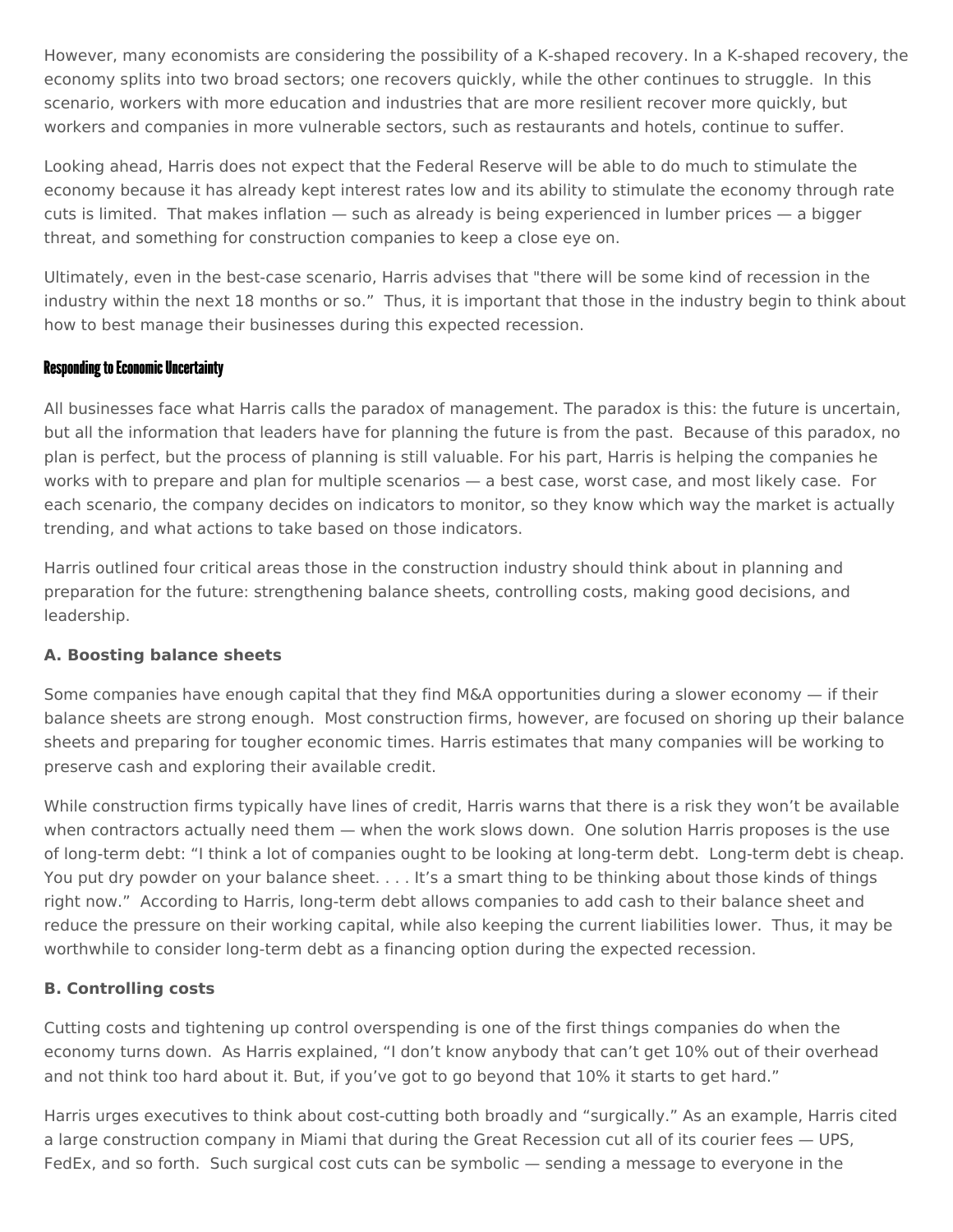company to be careful about spending.

One tough, but often necessary area of cost-cutting, is people. Most of a construction company's costs are in people. Harris noted that there is often a debate about whether it makes more sense to cut everyone's pay or to lay people off. The answer to that question may depend on your views about meritocracy and what Harris describes as the "normal distribution of talent." According to Harris, "every organization has a normal distribution of talent. What that means is you've got 10 to 20% on the tail end of that distribution that really just aren't that good." In other words, Harris implies that cutting your least productive workers can be an effective cost-cutting mechanism.

#### **C. Decision making**

Economic uncertainty creates risk, and in the construction industry, a big source of risk comes from the projects that companies bid on. A good project will be profitable. As projects dry up, however, competition increases, bids go down, and the risk of unprofitable projects go up. Harris advises that risk avoidance is important during an economic downturn because "many contractors don't need to make a lot of money in a really bad market, they just need to stay in the black. If they at least stay in the black, they're always the companies that will kill it when the market turns around."

To reduce project-related risks, Harris encourages the use of what he calls the five "circles of risk," an idea he got from another construction executive with who he sat on a corporate board with. The five circles of risk are:

- 1. Do you have the team for the project?
- 2. Has your company worked on this type of project before?
- 3. Have you worked with this client before? If not, have you done your due diligence on the client?
- 4. What kind of risk is in the contract? Based on the negotiation process, is the client the kind of project owner that will play fair and be reasonable?
- 5. Have you done work in this geographic area before? If not, there might be risks you don't understand.

If more than one of the "circles of risk" are present on a prospective project, then your company probably shouldn't pursue that project in the midst of an economic downturn.

# **D. Leadership**

Finally, Harris notes that strong, skilled leadership is essential to getting a company through difficult times. As Harris puts it, "anybody can steer the boat when things are going well, but steering the boat when things are not going well, that's when real leadership is required."

Harris emphasizes that the key to strong leadership is consistent, clear communication from the top. When the pandemic arose in the spring, the CEOs of the companies Harris works with jumped out front and took over nearly all of the communication — intent on not allowing their message to get garbled through layers of management. Leaders need to figure out how they're going to ramp up their communications with employees when the environment becomes challenging. This might mean visiting job sites more often, recording frequent video messages that people can play on their phones, or something else. In Harris' eyes, "real leadership is your ability to communicate effectively with your people in whatever manner that takes." During an economic downturn, effective communication from leadership is more critical than ever.

In conclusion, Harris forecasts that the pandemic will have a recessionary impact on the construction industry that will be felt most strongly in 2022. In order to steer your company through any recession that the industry ultimately experiences, Harris advises that company leaders strategically plan for multiple economic